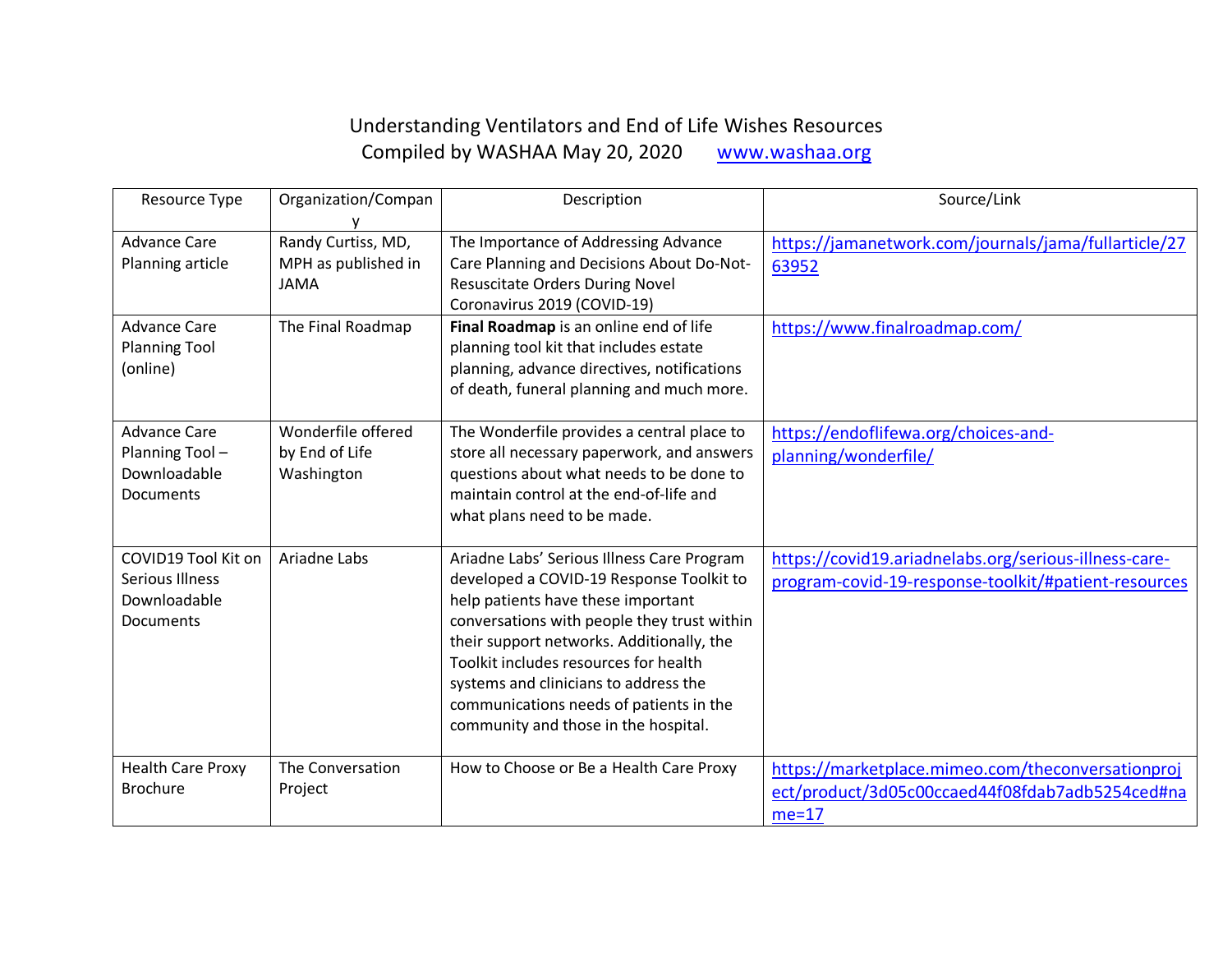| <b>Know Your Choices</b><br><b>Brochure</b>       | Washington                                            | A brochure outlining a statewide campaign<br>to give patients the tools they need to<br>make informed choices about their care --<br>whether that's a CT scan for a headache,<br>understanding choices other than the<br>emergency room when unexpected care is<br>needed, or making informed end of life<br>choices.                                                                                                                                                                                                                     | file:///Users/RobinShapiro/Dropbox%20(WASHAA%20<br>Org%20Files)/WASHAA%20Org%20Files/Programs/Zoo<br>m%20Calls%20-<br>%202020/May%2018%20Ventilators/KYC brochure 8.<br>5x11.pdf |
|---------------------------------------------------|-------------------------------------------------------|-------------------------------------------------------------------------------------------------------------------------------------------------------------------------------------------------------------------------------------------------------------------------------------------------------------------------------------------------------------------------------------------------------------------------------------------------------------------------------------------------------------------------------------------|----------------------------------------------------------------------------------------------------------------------------------------------------------------------------------|
| <b>Morning Glory</b><br>Memory Keeper<br>Workbook | <b>Author Della</b><br>Goldsworth                     | This is a workbook for you to fill out<br>personally or for your loved one. It can be<br>used in case of dementia, stroke, ALS, or<br>any disease or accident that results in<br>limited or no communication with<br>caregivers. It holds your daily routines: how<br>you like to get up in the morning, how you<br>take your coffee, what you like to eat, what<br>you like to do. The Memory Keeper also<br>guides you through recording your favorite<br>memories of your childhood, adulthood,<br>and family.                         | https://www.amazon.com/dp/B06XY5FTS4/ref=cm s<br>w r tw awdo x FJz3ybJFNG25J                                                                                                     |
| POLST Form                                        | <b>Washington State</b><br><b>Medical Association</b> | If you have a serious health condition, you<br>need to make decisions about life-<br>sustaining treatment. Your physician can<br>use the Physician Orders for Life-Sustaining<br>Treatment (POLST) to represent your<br>wishes as clear and specific medical orders,<br>indicating what types of life-sustaining<br>treatment you want or do not want at the<br>end of life.<br>POLST is not for everyone. POLST is<br>designed for seriously ill individuals, or<br>those who are in very poor health,<br>regardless of their age. POLST | https://wsma.org/POLST                                                                                                                                                           |